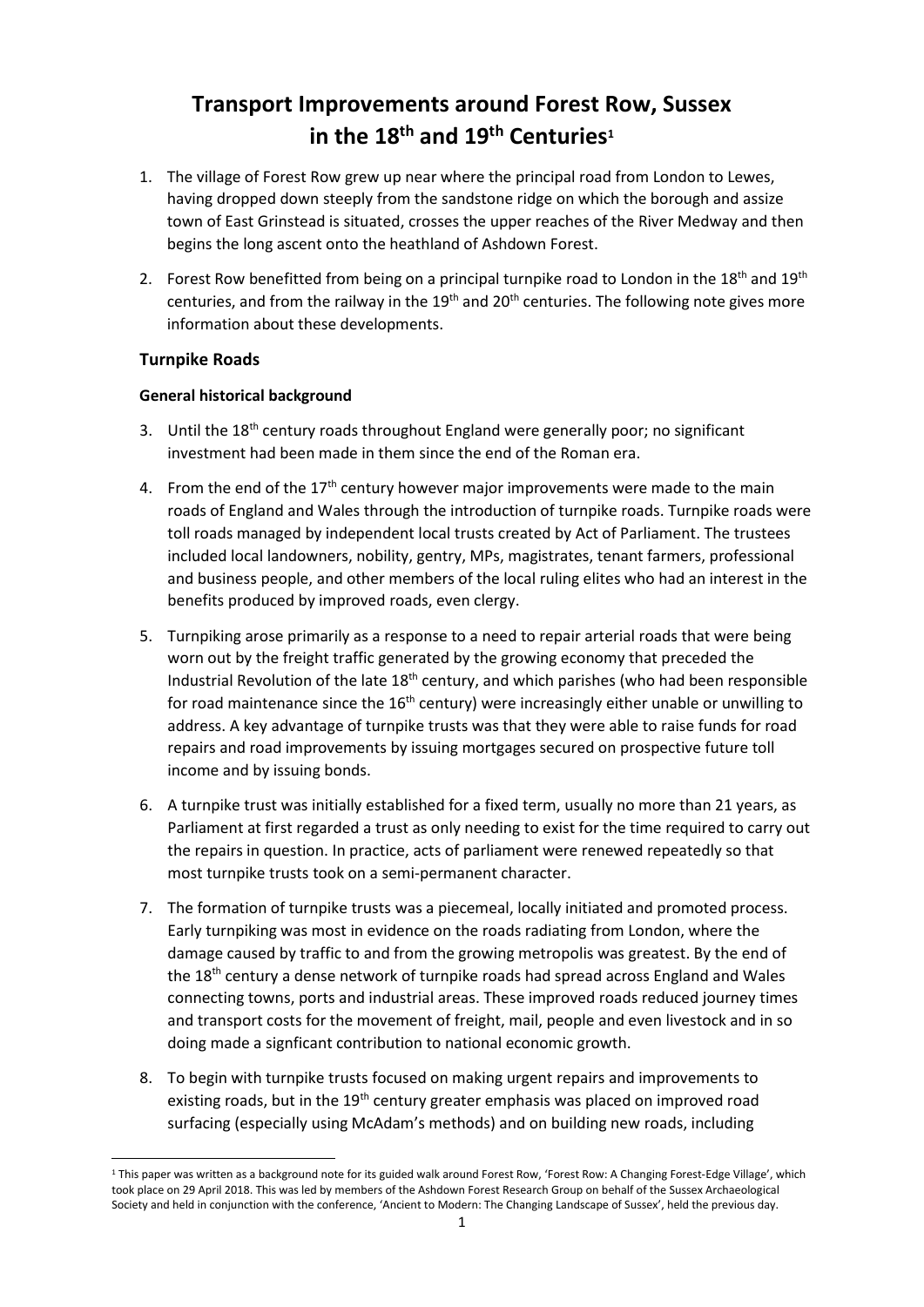bypasses to avoid hills, the straightening of roads and easing of gradients in order to speed up road travel and cut transport costs for freight, mail and people. In the Ashdown area significant road improvements were made in the 1820s that are clearly in evidence today.

- 9. The turnpike trusts lasted well into the 1850s, after which they began to be wound up, their economic viability fatally undermined by the spread of steam railways. Most of the turnpike trusts operating in the Ashdown area were dissolved in the 1860s and 1870s, their assets sold off or destroyed.
- 10. A common criticism made of turnpike trusts was their fragmentation. According to a government report, the county of Sussex in 1852 contained 51 trusts managing 640.7 miles of road – an average of 12.6 miles per trust. However, the distribution was skewed, with a small number of trusts administering a relatively large road mileage, and a long tail of small often uneconomic trusts. The largest and most profitable trust in the south-east, and possibly the best managed, the Surrey and Sussex (into which the City of London and East Grinstead trust had evolved – see below), managed 65 miles of toll road including the main road from London through East Grinstead to Wych Cross.
- 11. In the early 19<sup>th</sup> century there was an increasing clamour, notably by McAdam, to rationalise the plethora of trusts, particularly those around London, some of which had very small territories. Turnpike trusts were statutory bodies, not commercial companies that could be bought and sold, and they could not be merged easily. In the event a major consolidation of trusts was only successfully achieved, after great effort, in Middlesex. Little rationalisation occurred south of the Thames.
- 12. One consequence of turnpike trust fragmentation was that moderately long journeys would necessitate travelling along the roads of several different trusts and paying tolls at the tollgates of each of those trusts, each of which had its own peculiar scale of charges. Travellers would also find that the standard of roads varied markedly from trust to trust.

#### **Local turnpike roads**

- 13. One of the earliest turnpike trusts to be formed was the **City of London and East Grinstead**, a Surrey trust created by Act of Parliament in **1718**. Its turnpike roads at first ran southwards from Southwark, near London Bridge, to East Grinstead (via Streatham, Croydon and Godstone), Sutton and Kingston-upon-Thames. As elsewhere, establishing these turnpike roads was basically a case of setting up toll barriers on the existing main roads to these places and stopping up side roads or putting side bars across them. In **1724** the trust extended the turnpike from East Grinstead through Forest Row to Highgate, at the entrance to Ashdown Forest, and in **1785** to Wych Cross. In **1752** two turnpike roads from Wych Cross to Lewes were opened by a Lewes-based trust that reached the town by alternative routes, one via Maresfield and Uckfield, the other via Chailey. In **1770** the road between Lewes and the rapidly growing resort of Brighton was turnpiked. By 1785 it was thus possible to travel from London to Brighton via East Grinstead and Forest Row entirely on improved, turnpike roads. This route was for a time one of the main turnpike routes from London to Brighton. The traffic along it spurred the growth of service industries such as coaching inns and stables. But by the end of the  $18<sup>th</sup>$  century more direct, faster turnpike roads to Brighton had captured a lot of that traffic.
- 14. In addition to being on the main road to London, Forest Row also became the terminus of a 'cross' turnpike in **1788**. This became the main turnpike between Tunbridge Wells and East Grinstead. It branched off the existing road of the Tunbridge Wells and Maresfield turnpike trust south of Groombridge and ran westwards along the Upper Medway valley through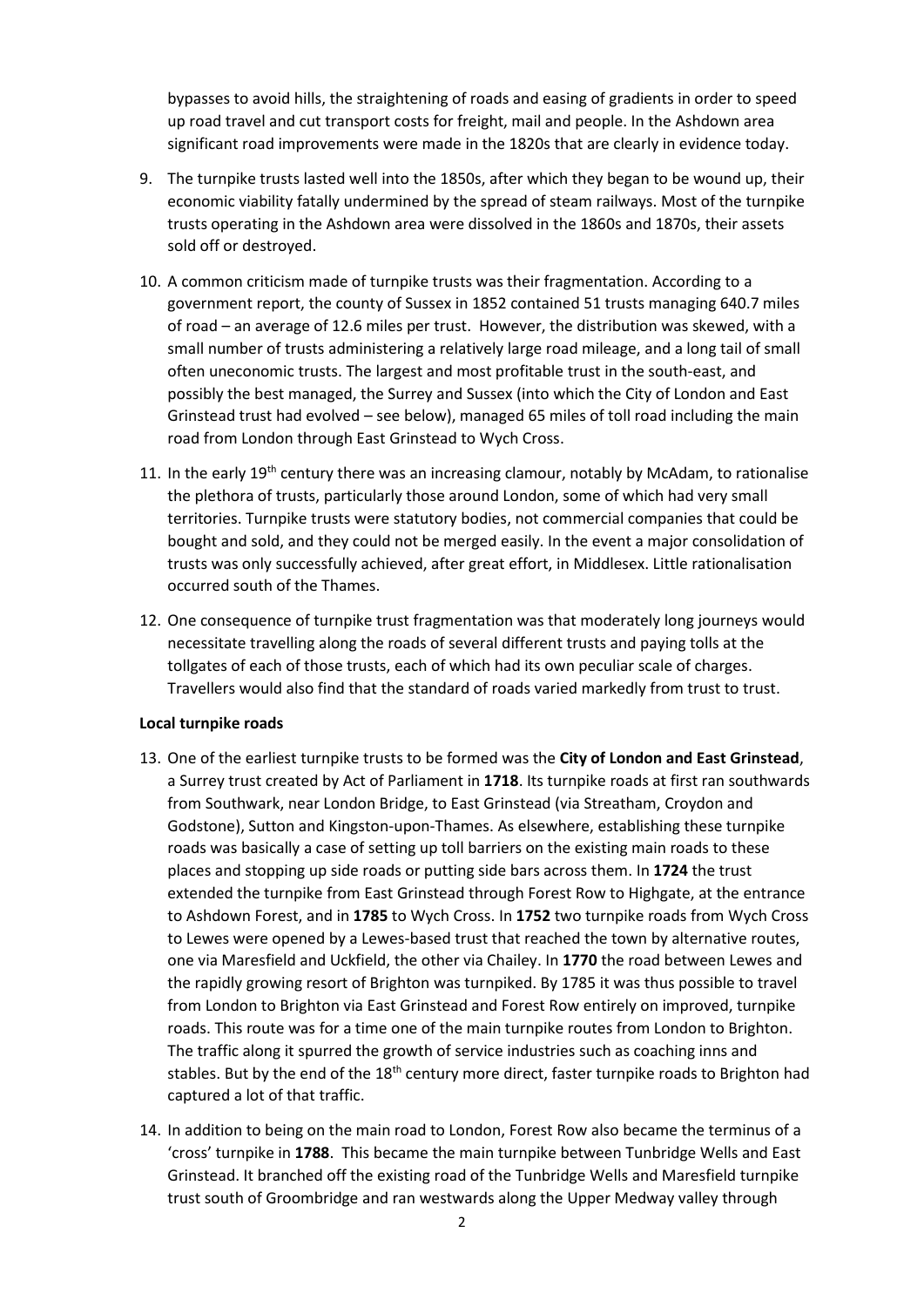Hartfield to join the London turnpike at Forest Row, just after passing through a tollbar. This road, likely to have been considerably less busy than the London road, today is the B2110, and its breadth, sweeping bends and relatively gentle gradients reflect its former existence as a turnpike.

15. The advent of steam railways had a devastating impact on England and Wales' turnpike trusts. Most were wound up in the 1860s and 1870s, including the Surrey and Sussex turnpike trust (into which the City of London and East Grinstead trust had metamorphosed), which was abolished in 1865. The trust controlling the branch turnpike from the Tunbridge Wells-Maresfield road was wound up in 1877.

### *Visible legacies*

- 16. **Well-engineered roads**. Turnpike roads have left their mark in today's landscape in the form of wide, sometimes straight, often sweeping roads (usually today's 'A' roads) with gentle gradients that contrast sharply with the narrow, twisty, often impassable (especially in winter) roads that they superseded. Particularly in the 1820s a series of major road improvements were made by the Surrey and Sussex trust between London and Wych Cross to speed up traffic along the route. Immediately north-west of Forest Row a new road was built to bypass Wall Hill, a notoriously steep hill between the village and Ashurstwood, while south of Forest Row bypasses and other improvements were made to the ease the climb to Wych Cross. The improvements along the length of the road from London to the trust's frontier at Wych Cross seem to have been driven by **Charles Abbot**, a former speaker of the House of Commons. He had acquired **Kidbrooke Park**, Forest Row, in 1803 and after retirement in 1817 (when he was ennobled as first Lord Colchester) he became chairman of the Surrey and Sussex Turnpike Trust, the largest trust, in terms of road mileage, in Surrey, Sussex and Kent, administering 65 miles of highway.
- 17. **Milestones**. Perhaps the most distinctive legacy of the turnpike era, milestones began to appear on turnpike roads at least by the 1720s and by 1766 all trusts were legally obliged to erect them. Their designs were specific to each trust, and they were often produced locally with local materials. The milestones on turnpike roads from London show the distance to various landmarks in the capital, such as the Standard at Cornhill, St Mary-le-Bow Church,



**.** 

Charing Cross, London Bridge and Westminster Bridge. The London to Lewes turnpike road was adorned with several contrasting styles of milestone, of which the most famous is the 'Bow Bells', which can still be seen along the A22 between East Grinstead and Lewes. In the centre of Forest Row there is a 33 mile Bow Bells milestone set into a wall on London Road (see photo). A cast iron plate, it probably dates to the early  $19<sup>th</sup>$  century. Its number, 33, indicates the number of miles from the door of St. Mary-le-Bow church, while below the number is a raised bow with five bells dangling from it, a punning reference to the church.<sup>2</sup>

18. Former **tollhouses** are another visible legacy of the turnpike era,

often adapted and expanded as road-side residences. The nearest tollhouses on the (A22) London road were at East Grinstead and Wych Cross, and these have been demolished (the one at Wych Cross was demolished as recently as 1965, during road improvements). Old maps show a turnpike (a toll bar or toll-gate) barring Hartfield Road, Forest Row, on the Tunbridge Wells-East Grinstead turnpike road before it joined the London road. ESRO

<sup>&</sup>lt;sup>2</sup> This milestone was probably moved from a location half a mile further south in the 1820s. All the milestones south of Godstone were moved northwards after the bypass of Tilburstow Hill was built. Although a faster road, it made the turnpike road 1/2 mile longer.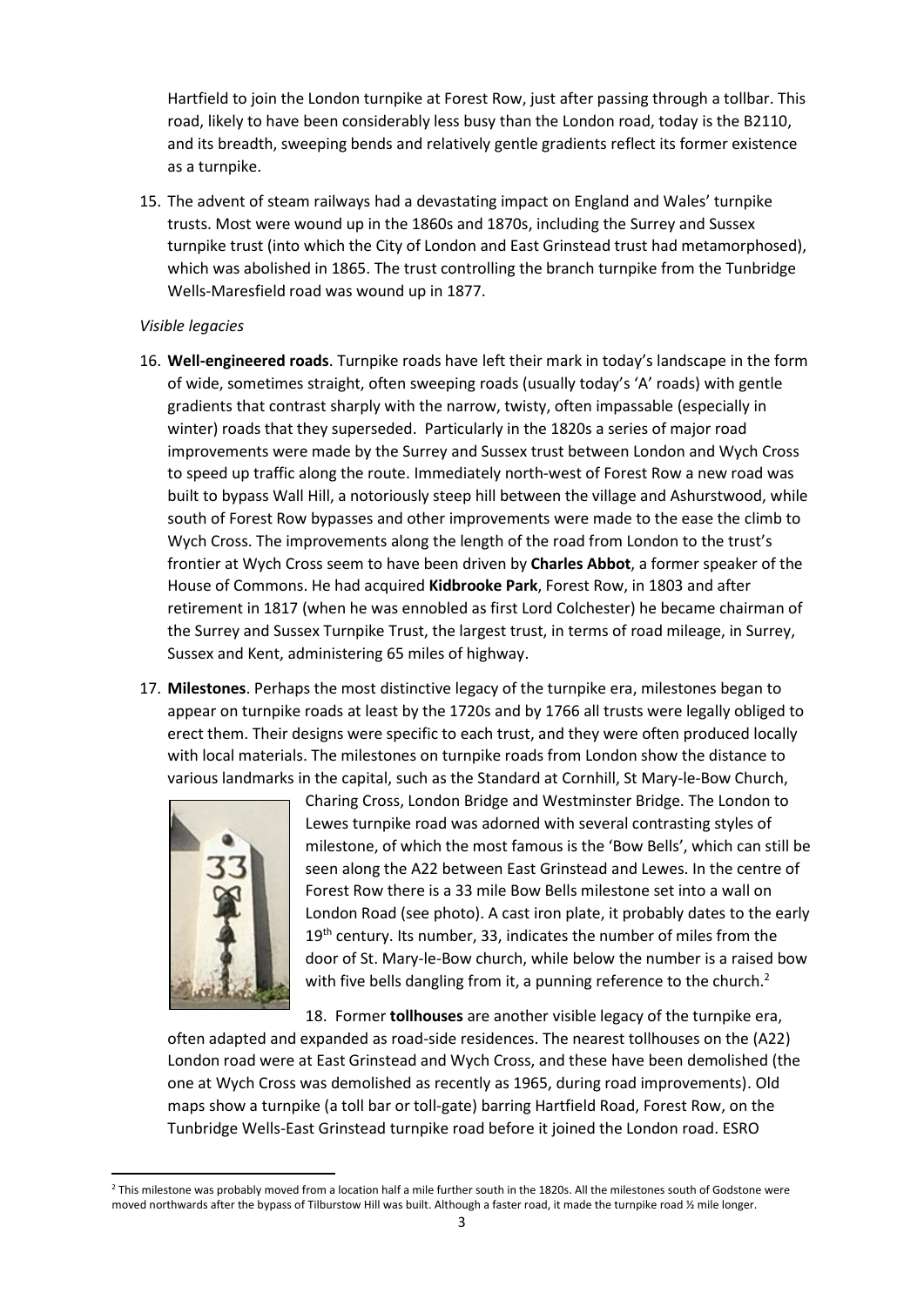records of deeds of conveyance of tollhouses indicate that a tollhouse on Hartfield Road was sold to a well-known local man, William Wells, in early 1878, the trust having been wound up in 1877. However, it is difficult to find signs of it today.

19. **Coaching inns** are another important legacy of the turnpike era. The main coaching centre in this part of Sussex was East Grinstead (coaching centres tended to be spaced about 8-10 miles apart along turnpike roads because of the need to change horses). However, Forest Row does contain inns such as the *Crown* and *Swan* which would have serviced the goods and passenger traffic passing along the London road. The 19th century *Brambletye Inn* also serviced trade along the road, and was mentioned in a Sherlock Holmes story, '*The Adventure of Black Peter*' (1904).

# **Railways**

**.** 

- 20. Railways were slow to reach Ashdown Forest's isolated towns and villages. The main lines from London to Brighton—the largest town in Sussex and England's pre-eminent seaside resort—and from London to the key Channel port of Dover opened in 1841 and 1844 respectively. But it was only from the 1850s to the 1880s that Ashdown's isolated rural communities secured access to the national railway network.
- 21. The early railways around Ashdown were initially promoted by independent local companies backed by local landowners and other interests. They then quickly ended up in the ownership of the London, Brighton & South Coast Railway company (LBSCR), a regional monopoly.



*including two heritage lines, the Bluebell and Spa Valley. Source: [http://www.disused-stations.org.uk/f/forest\\_row/](http://www.disused-stations.org.uk/f/forest_row/)*

22. In **1855** a 6¾ mile single-line branch was opened from the London to Brighton main line at Three Bridges to East Grinstead<sup>3</sup>. In 1866 the line was extended from East Grinstead to Tunbridge Wells<sup>4</sup> down the upper Medway valley, including a station at Forest Row. While the line from Three Bridges to East Grinstead was a relative success, the rest of the railway to Tunbridge Wells was never going to be anything other than a quiet rural line. Such lines however were still useful to the LBSCR as a way of filling out its territory and defending it from encroachment by other railway companies.

<sup>&</sup>lt;sup>3</sup> The Bill received Royal Assent on 8 July 1853 and the line was opened on 9 July 1855, to much fanfare.

<sup>&</sup>lt;sup>4</sup> The Bill received Royal Assent on 7 August 1862 and the line was opened on 1 October 1866. In parallel to this project, the Brighton-Lewes-Uckfield railway was extended from its existing Uckfield terminus to a new, grand terminus at Tunbridge Wells, under an act passed in 1861. This also became the terminus for the railway from East Grinstead via Forest Row. Owing to delays the Uckfield extension to Tunbridge Wells opened in 1868 after the extension from East Grinstead had opened. The independent companies that built these railways were absorbed into the LBSCR in 1865.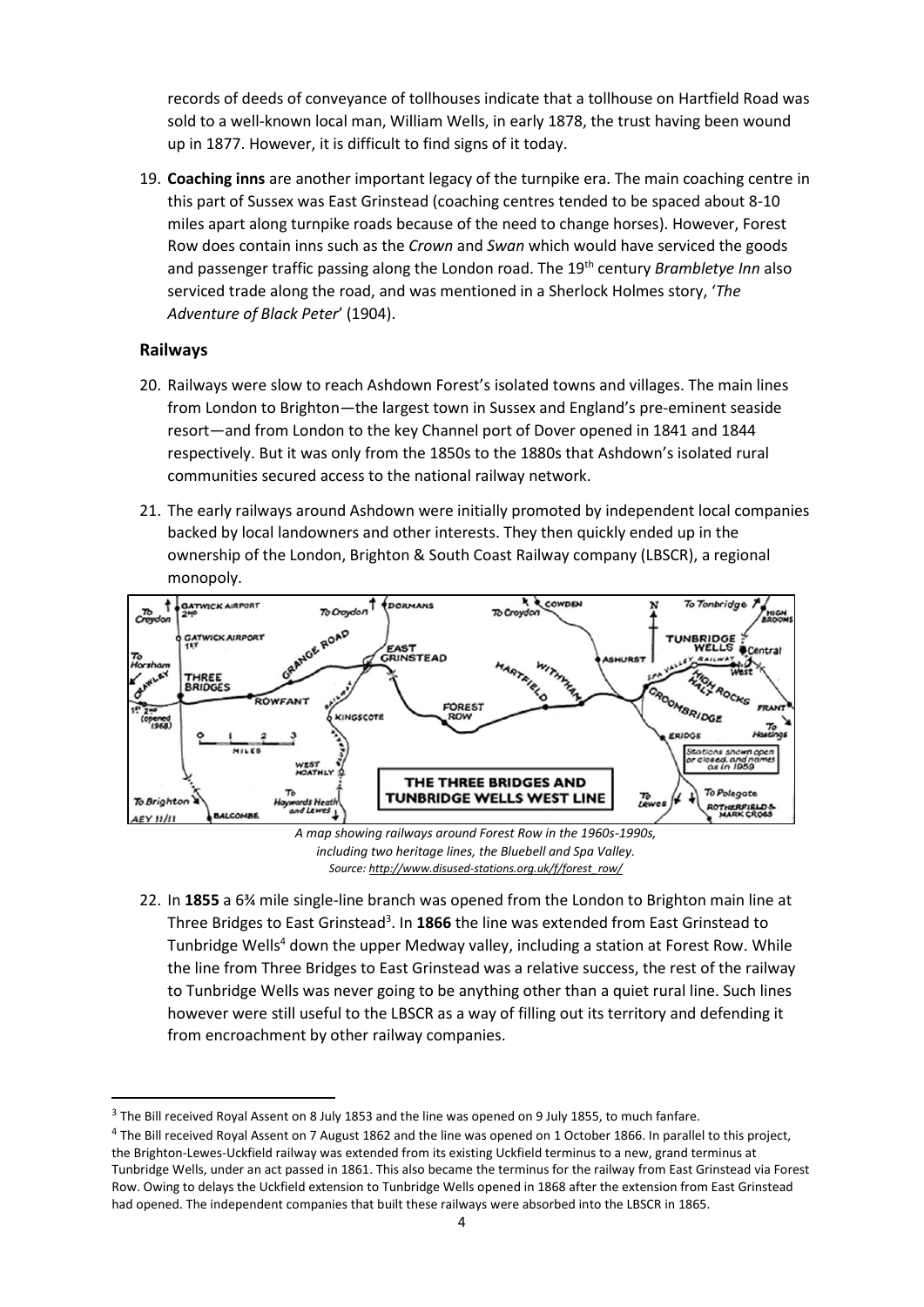- 23. East Grinstead's accessibility to London increased in **March 1884** when a more direct double-track railway was opened northwards from the town to Oxted and Croydon, where it joined the London-Brighton main line. South of East Grinstead this double-line continued to Haywards Heath, where it also joined the Brighton main line. A spur from the Oxted and Croydon line to the existing Three Bridges-Tunbridge Wells line meant that passenger services could now run from Forest Row to London via Oxted and Croydon as well as via Three Bridges.
- 24. **Forest Row railway station** was the busiest of the intermediate stations on the Three Bridges to Tunbridge Wells line (Mitchell and Smith, 103), and it developed a significant passenger traffic of commuters to London. In 1897 the track running through the station was doubled to form a loop, and a down platform and footbridge were added – an indication of developing traffic. The next stations to the east, Hartfield and Withyham, only ever had a single platform serving a single railway track. Forest Row station also had a goods yard and goods shed on the up side of the line. The 1910 Bradshaw's guide shows passenger services running from Forest Row to London Bridge and Victoria that were timetabled to reach their destinations in 1¼ - 1½ hours. Although only a relative handful of passenger services left Forest Row for London, and vice versa, it was one of the busier stations on the line.



*Extract from Ordnance Survey 1:2,500 scale map showing the layout of Forest Row Station and goods yard*

25. Goods services were withdrawn from Forest Row station on 7 November 1966, while the railway service between Three Bridges and Tunbridge Wells through Forest Row ceased to operate on 1 January 1967, 100 years and 3 months after the line opened. The line had been identified for closure in the 1963 report '*The Reshaping of British Railways*' by Dr Richard Beeching. This was a reflection of the low levels of traffic on this rural cross-country route. (Interestingly, Dr Beeching was a resident of East Grinstead and commuted to London by train).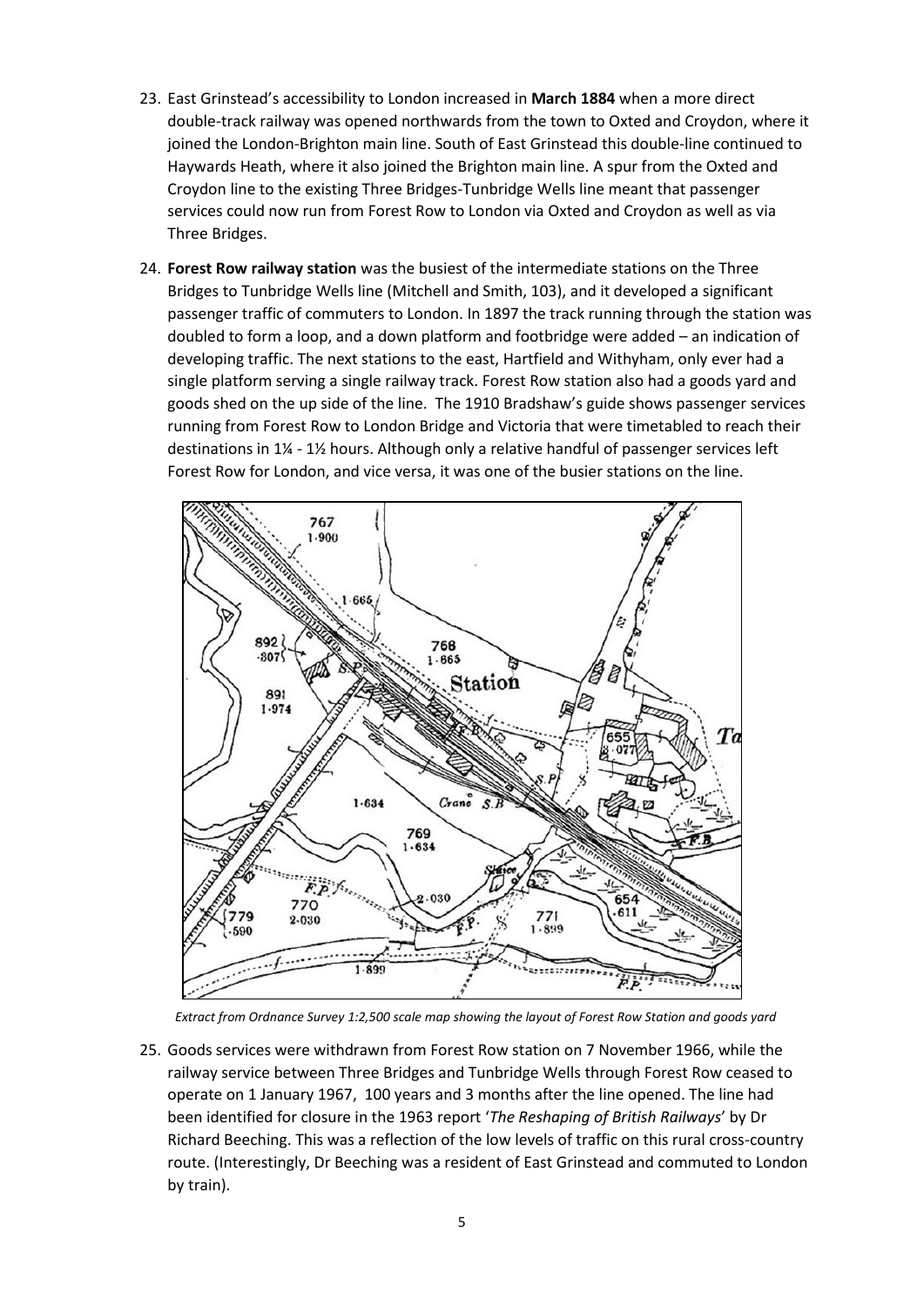26. An interesting feature pioneered by the LBSCR was the 'slip' coach. This would be detached at speed from a southbound express on the Brighton main line and halted at Three Bridges, whence it was hauled by locomotive to Forest Row. This service ran from 1888 until the main line was electrified in 1932. The fact that the slip coach reached as far as Forest Row is another hint of its relative importance for commuters compared with stations further east along the line.



*Forest Row station, early 20th century Source: [http://www.disused-stations.org.uk/f/forest\\_row/](http://www.disused-stations.org.uk/f/forest_row/)*

# *Impact of the railway*

- 27. East Grinstead benefited from the rapid growth of the coaching trade in the late  $18<sup>th</sup>$  century but stagnated in the early decades of the 19<sup>th</sup> century. The arrival of the railways seem to have stimulated renewed growth of both East Grinstead and Forest Row, with a surge in population in the later  $19<sup>th</sup>$  and early  $20<sup>th</sup>$  centuries particularly associated with the movement of well-to-do Londoners into the area around Ashdown.
- 28. Elsewhere on the fringes of Ashdown, Crowborough and Uckfield also grew strongly. By contrast, other Ashdown communities, despite acquiring access to the railway network in the second half of the 19<sup>th</sup> century, continued to grow only slowly, at rates well below the national average.

### *Recreational development*

29. The **Royal Ashdown Golf Club** dates back to December 1888 when the Ashdown Forest and Tunbridge Wells Golf Club was founded on land leased from Ashdown Forest. It is famous for having no bunkers. The club gained the 'Royal' title in 1893 following a review of Queen Victoria's troops, who were stationed on Ashdown Forest, by her cousin, Prince George, Duke of Cambridge and Commander in Chief of the British Army. The first president of the club was Earl de la Warr, Lord of the Manor of Duddleswell and owner of Ashdown Forest. The presence of the golf course attracted visitors from London and elsewhere, particularly weekend golfing parties, many of whom would have arrived by rail.